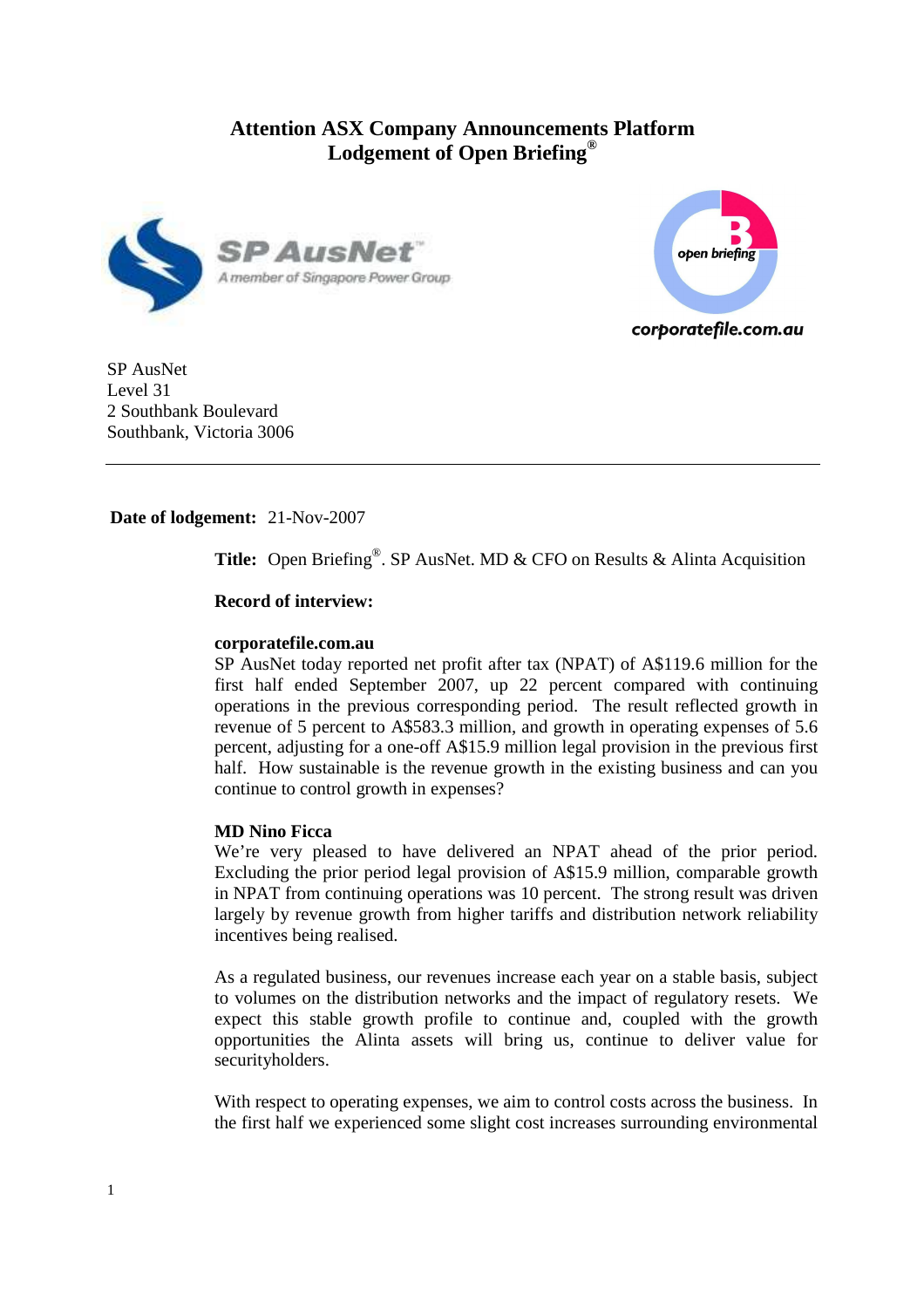provisions. However, our focus continues to be on delivering cost efficiencies within each of our networks.

An important point to note is the seasonality of our revenues, particularly on the gas distribution network, due to higher demand for heating during the winter months. This seasonality results in a larger proportion of revenues being earned in the first half of the year. However, operating costs are more evenly spread over the full year, resulting in lower margins and NPAT in the second half of the year.

# **corporatefile.com.au**

You've announced an interim distribution of 5.776 Australian cents per stapled security, up 2.5 percent from 5.635 cents in the previous year and in line with your full-year distribution guidance of 11.6 cents. The total interim distribution was A\$117.9 million and continues to be covered by operating cash flow after interest payments and maintenance capex, which totalled A\$144.8 million. In the explanatory memorandum for your proposed A\$8.3 billion acquisition of the Alinta businesses it appears that both growth and maintenance capex will be funded from borrowings. Does this represent a change in your distribution model? Won't distribution growth be constrained as borrowings and debt servicing costs increase?

### **CFO Geoff Nicholson**

Our stapled structure enables us to make distributions in excess of accounting profits and this is consistent with our current distribution model and the sector overall. Our expected distribution payout ratio continues to be in a range that compares favourably with similar infrastructure businesses.

Following the acquisition, operating cash flows will continue to cover 100 percent of distributions and interest payments. However in the 2009 year, the amount of capex that will be debt funded is expected to increase compared with prior years. That's because 2009 will be a transitional year for the new business. It will include increased capex for the expansion of the gas transmission pipelines, from which related revenue and EBITDA won't be derived until subsequent periods. Also, synergies won't have reached their full run-rate, yet the cost of implementing those synergies will be incurred in the year. We expect the amount of capex funded by debt will reduce over time.

The sustainability of the business and its financial profile were carefully considered by the board prior to providing the distribution guidance for 2009. We believe the structure is sustainable and Standard & Poor's has indicated that a stable A- rating is appropriate for the new SP AusNet given our medium-term financial profile.

We aim to deliver sustainable and predictable distributions to securityholders and the board will make decisions regarding future distributions based on the overall strength of the business, the underlying cash flows and the ability to maintain distributions.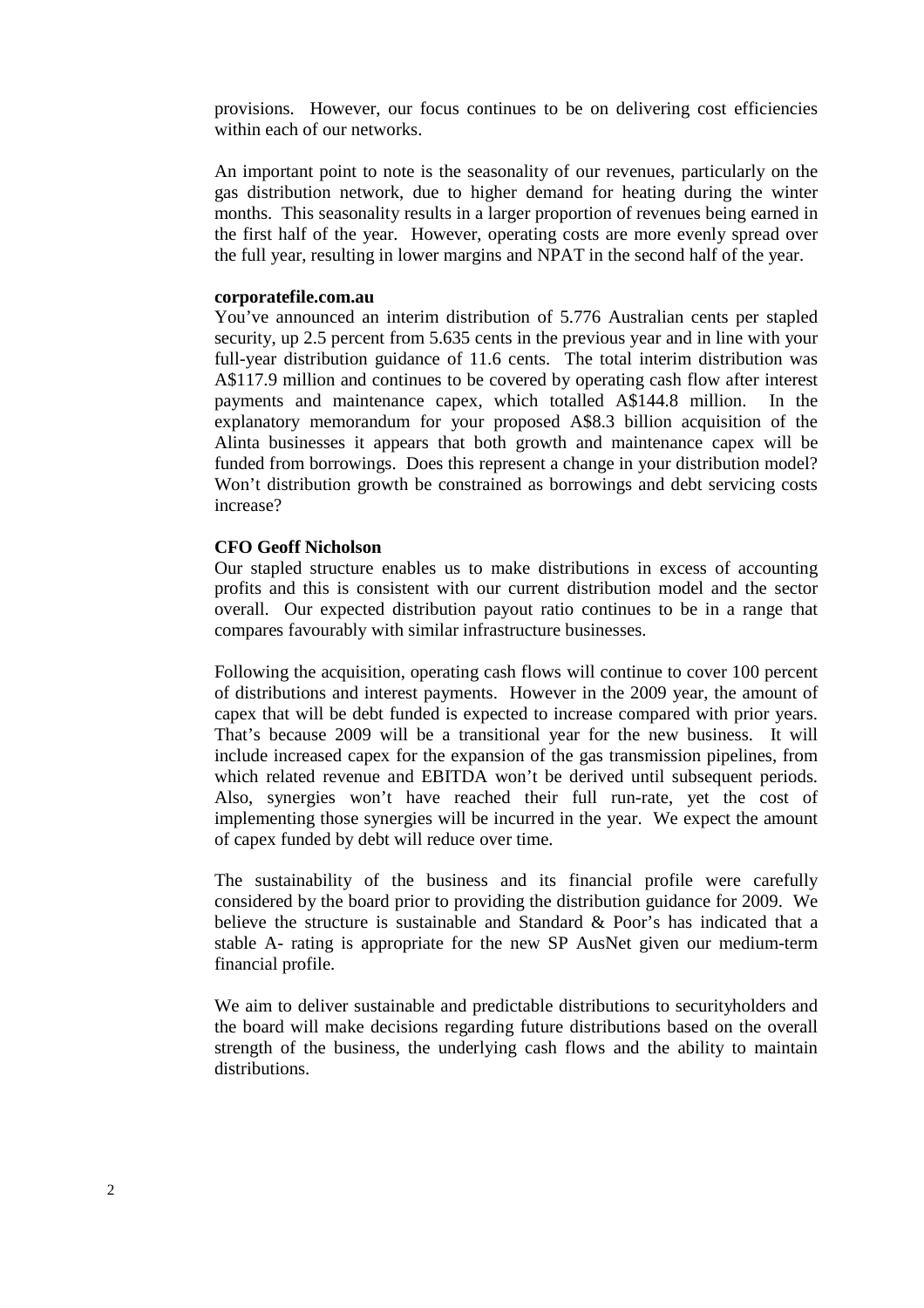# **corporatefile.com.au**

The explanatory memorandum states that the acquisition will result in free cash flow per security accretion of 7.4 percent in 2009. You've defined free cash flow as EBITDA less total capex. Why do you think this is the most relevant definition?

# **CFO Geoff Nicholson**

We look at free cash flow in the traditional sense for a discounted cash flow model, which is the cash flow available for debt and equity service from operating cash flows and reinvestment in the business. On the businesses we're proposing to acquire, the free cash flow per security is estimated to provide accretion of 7.4 percent in 2009, after normalising for transitional implementation costs. That's in a year when we'll also have a significant pipeline expansion underway.

The way we look at accretion is on a total capex basis as it's the total capex that needs to be funded and which comes out of the cash flows available to our investors. Therefore when we value assets, clearly we need to take the whole capex profile into account, not just the maintenance capex. This approach is consistent with how our business is regulated, valued and financed and how ratings agencies examine their ratings.

What attracted us when we looked at these businesses was that the overall capital intensity of our business would be reduced. At present our business is very capital intensive and we are required to reinvest a lot of our EBITDA into regulatory capex. However, with the Alinta businesses, more of the EBITDA we earn will be available to service debt and equity capital.

### **corporatefile.com.au**

The acquisition is to be funded by an entitlements issue and securities placement currently estimated to be up to A\$3.0 billion and debt of A\$4.3 billion, plus existing Alinta debt of A\$1.0 billion. Gearing post the deal is expected to be 61.3 percent compared with 58.2 percent before. Given SP AusNet's credit rating is expected to fall to A- from A currently, can you comment on the cost of the new debt and how the reduced rating might impact borrowing costs going forward?

### **CFO Geoff Nicholson**

The impact of an A- credit rating on our cost of debt is expected to be modest overall as our existing debt will be unaffected. The cost of new debt will depend on the markets we access and the term of the debt, and we aim to maintain a well diversified maturity profile for our existing and new debt. Despite recent credit market volatility, two types of issuers that have been able to raise sizable amounts of debt in both US and European markets are corporate (rather than financial) issuers with a strong investment grade credit rating and companies in the utilities sector. We're in both these categories and are confident we'll be in a strong position to refinance our debt commitments moving forward.

On average, our cost of debt is likely to rise by around 0.10 to 0.20 percent per annum. However, it should be noted that the credit margins for a significant portion of our existing debt are locked in and won't change until that debt matures.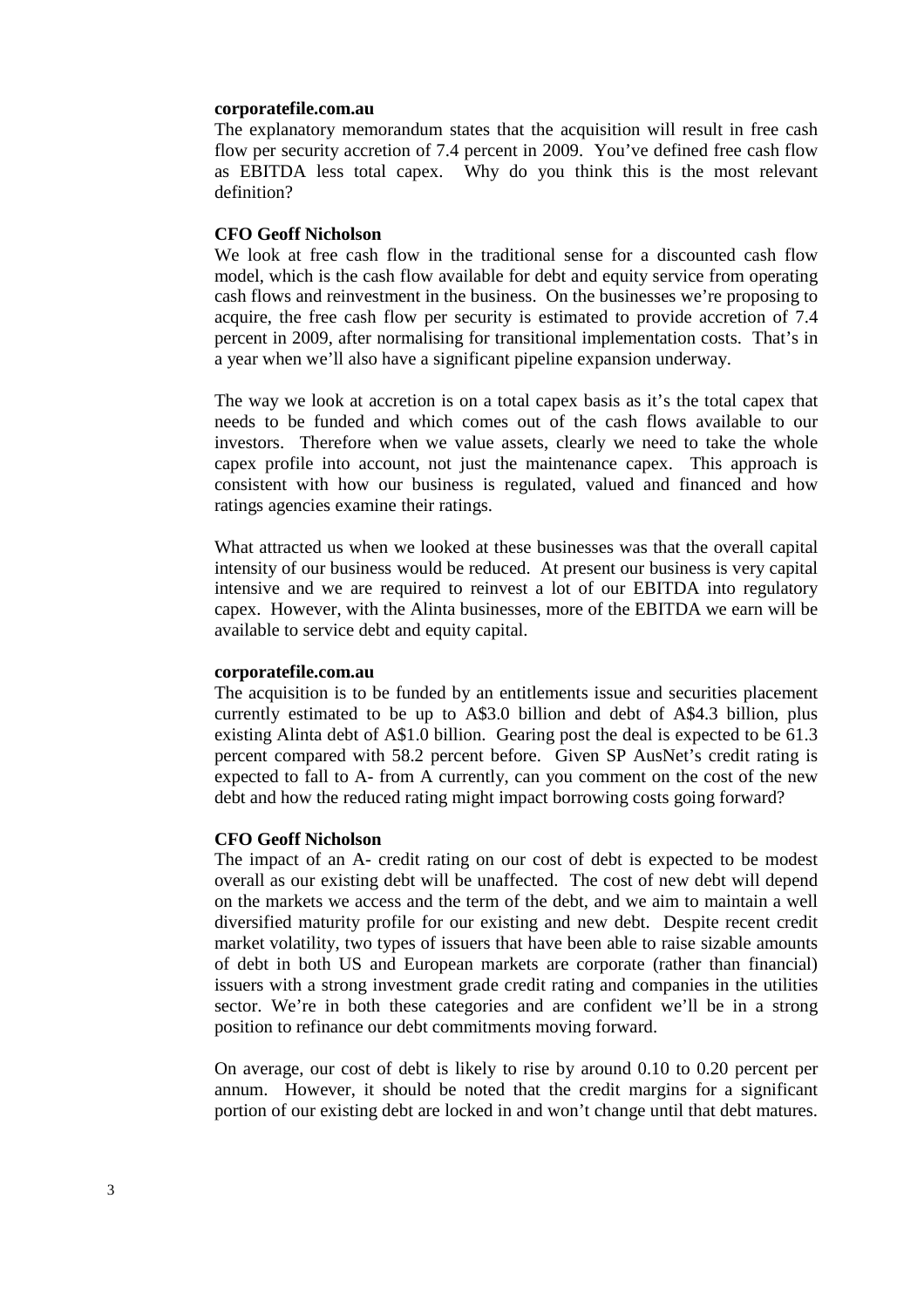It should also be noted that our credit rating is stronger than the former Alinta and therefore our cost of funds is more competitive.

Changes in interest rates will also be factored into future regulatory return decisions, which essentially provide a natural hedge on interest rate risk.

#### **corporatefile.com.au**

The forecast 2009 distribution of 12.1 cents represents accretion of 2.5 percent compared with an expected distribution of 11.8 Australian cents for the existing business. Couldn't this level of accretion be achieved by gearing up the existing business to a similar level proposed for the new business?

#### **MD Nino Ficca**

We have the highest rating in the utilities sector in Australia and we've always maintained we'll target an "A" range credit rating. It wouldn't necessarily have been possible to gear up the existing business to a similar level and maintain our credit rating, due to the smaller size and less diverse nature of our existing business. The addition of the Alinta businesses significantly diversifies the business, allowing greater leverage whilst maintaining a strong financial position. In addition, the Alinta businesses are less capital intensive and therefore will increase the free cash flow available. We consider the expanded group to have a better business mix than the existing business as we'll retain a very strong defensive regulated asset base with greater opportunity to create higher value for our securityholders over time.

The board and management consider this acquisition a unique opportunity to deliver against our strategy. The assets we're acquiring are of the same high quality as our existing portfolio and provide significant strategic benefits and enhanced future growth opportunities. Our "A" range credit rating is considered conservative relative to our peers, and it provides us with flexibility to pursue significant growth opportunities within the business.

# **corporatefile.com.au**

The Alinta acquisition price is equivalent to a 2009 EV/EBITDA multiple of 13.6 times versus a multiple of 9.3 times for the existing business and the acquisition is expected to be EPS decretive by 24 percent, excluding one-off synergy implementation costs, in 2009. Why should existing SP AusNet securityholders support a transaction leading to this level of dilution?

#### **MD Nino Ficca**

To come to an informed view on the multiple we're paying, you need to take into account the synergy benefits we'll deliver as a result of the transaction, the one-off costs associated with implementing those benefits, and our share of the EBITDA of both United Energy Distribution and the ActewAGL JV Partnership (both equity accounted businesses). Using this methodology, we're paying a multiple of 12.1 times which is well within the range of comparable acquisition and trading multiples in sector.

In our opinion, the positive cash flow and distribution accretion benefits outweigh an EPS dilution driven by the higher earnings multiple attributed to the Alinta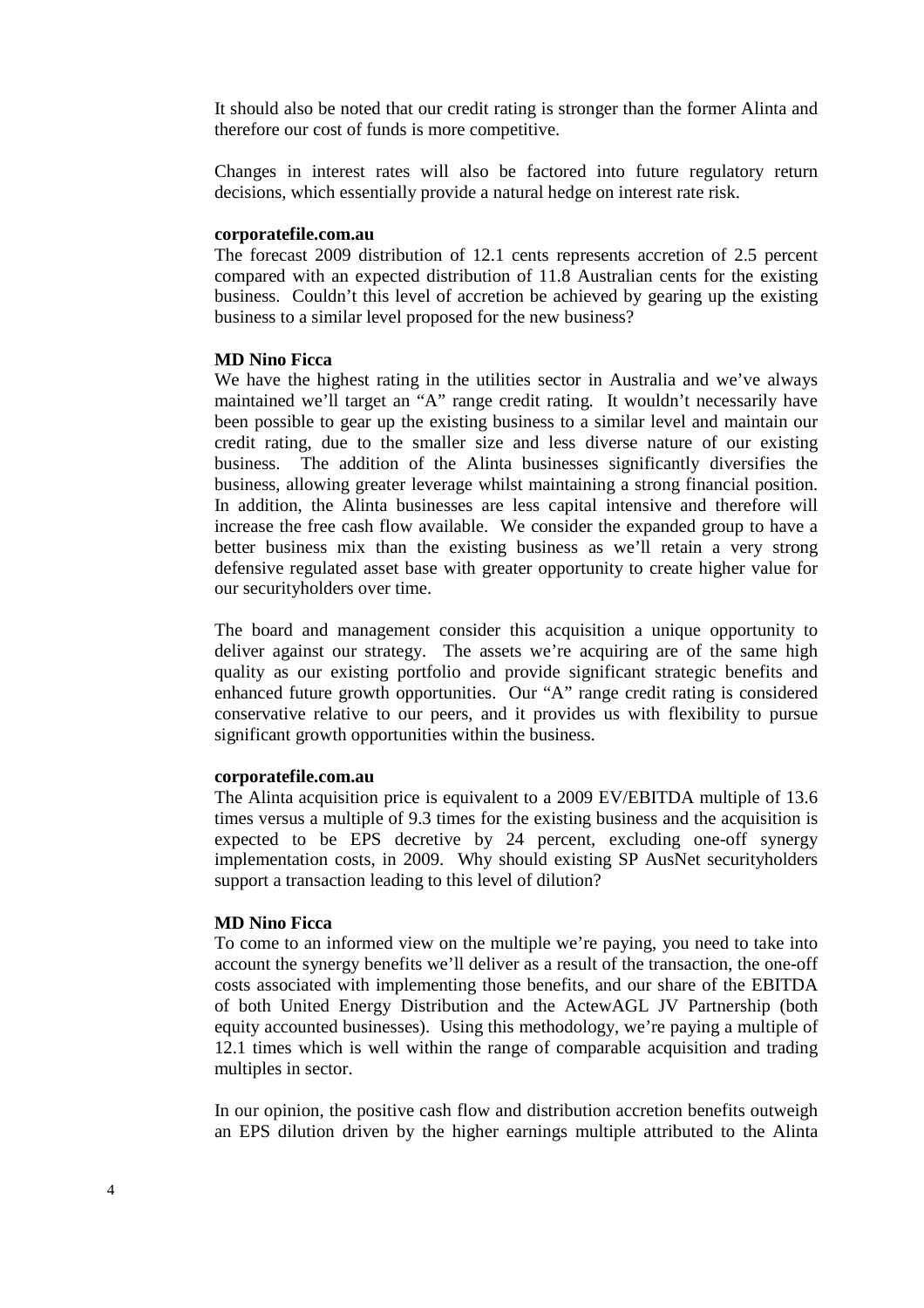businesses. The multiple we're paying for these businesses reflects the higher growth embedded in the assets, with pipeline expansions delivering EBITDA growth beyond the forecast 2009 year, as well as the lower capital intensity of the Alinta businesses.

At current trading prices our 2009 distribution per security guidance of 12.1 cents for the new SP AusNet would mean that we will be offering an attractive, tax effective yield of over 10 percent.

We believe securityholders will view the transaction as having long-term benefits.

### **corporatefile.com.au**

SP AusNet has indicated it will not issue new securities at less than A\$1.10 per security. What were the metrics you considered in setting this price floor and what will happen if the securities cannot be priced above this level?

### **MD Nino Ficca**

In deciding not to issue securities at less than A\$1.10 per security, the board considered the impact of possible issue prices on existing securityholders, our ability to pay distributions and the impact on our credit rating and gearing.

The board will make a decision on the final issue price based on its assessment of the interests of SP AusNet and its securityholders at the time of the securityholder meeting. If the board isn't satisfied with the issue price, it will not proceed with the transaction.

### **corporatefile.com.au**

Unregulated and contracted revenue is expected to account for 31 percent of the new SP AusNet's total revenue, up from 10 percent for the existing business. To what extent will this provide benefits to securityholders and will it erode the quality of your cash flows or the predictability of the cash available for distribution?

# **MD Nino Ficca**

Growing our unregulated revenues is a strategy we've been working on for some time and this acquisition will enable us to realise that strategy immediately. However, it's important to note that regulated revenues will continue to make up 70 percent of our total business, ensuring continued stability of earnings. Moreover, the transaction will lower the sensitivity of our regulated revenues to the performance of any one asset and improve diversity across regulatory periods.

Revenues from gas transmission pipelines will increase long-term revenue certainty as they're contracted for terms that extend beyond the period of regulatory decisions. From April 2008, 100 percent of the current capacity of the Eastern Gas Pipeline (EGP) is contracted to 2016 and over 88 percent of the forward capacity of the Queensland Gas Pipeline (QGP) is currently contracted to 2014. In addition, a large proportion of the asset management revenue is subject to long-term operating service agreements that extend for terms beyond 2011.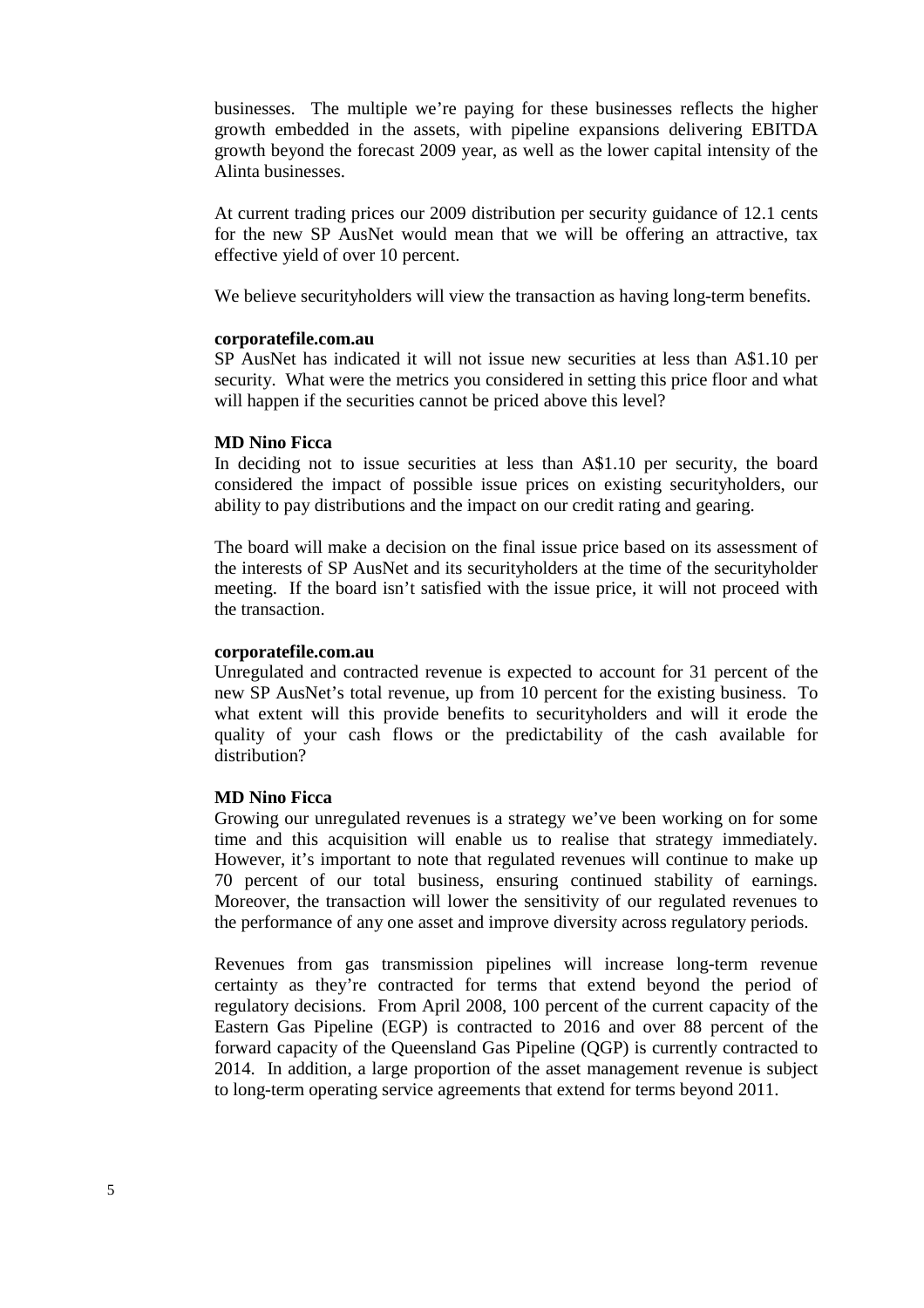#### **corporatefile.com.au**

Can you comment on SP AusNet's strategy in relation to the asset management business?

#### **MD Nino Ficca**

We're very excited about the opportunities asset management brings and we're committed to growing and extracting value from this business. We'll offer a unique spectrum of asset management services with capabilities across the full suite of electricity and gas transmission and distribution networks.

The strategy will be to continue to organically grow the business in the external market with a particular focus on servicing the needs of non-related government and privately owned utilities. Infrastructure spend across these utilities is increasing significantly and, in a constrained labour and resource market, our asset management business will be well positioned to capture this growth.

We also intend to pursue "build-own-operate" (BOO) opportunities such as Project Camellia, which is a 20 kilometre recycled water network in New South Wales utilising disused gas mains, and the development of gas storage and transportation facilities. The asset management business will also manage our own distribution and transmission assets.

# **corporatefile.com.au**

Recent regulatory decisions relating to gas and electricity distribution networks have disallowed network management fees paid to third-party providers, and suggest future margin pressure in the asset management business. To what extent have you taken these developments into account in your valuation of and planning for the business?

## **MD Nino Ficca**

In assessing the transaction, we considered the impact of the current and expected regulatory environment on the margins earned by the asset management business and reflected this in our forecasting. We have had a positive relationship with regulators. Going forward, we'll continue to work with them to ensure they understand our proposed business model.

We'll be looking to grow the asset management business outside of servicing our own assets.

#### **corporatefile.com.au**

SP AusNet estimates it will generate cost savings of A\$89.8 million by 2010 from combining its existing business with the acquired businesses. What assumptions underlie this forecast and in which specific areas will the savings be generated?

### **CFO Geoff Nicholson**

Singapore Power International (SPI), SP AusNet and Alinta all have considerable experience in separation and integration, as each has undertaken a number of successful acquisitions and divestments. These include the acquisition of TXU by SPI and subsequent divestment of the Merchant Energy Business and Alinta's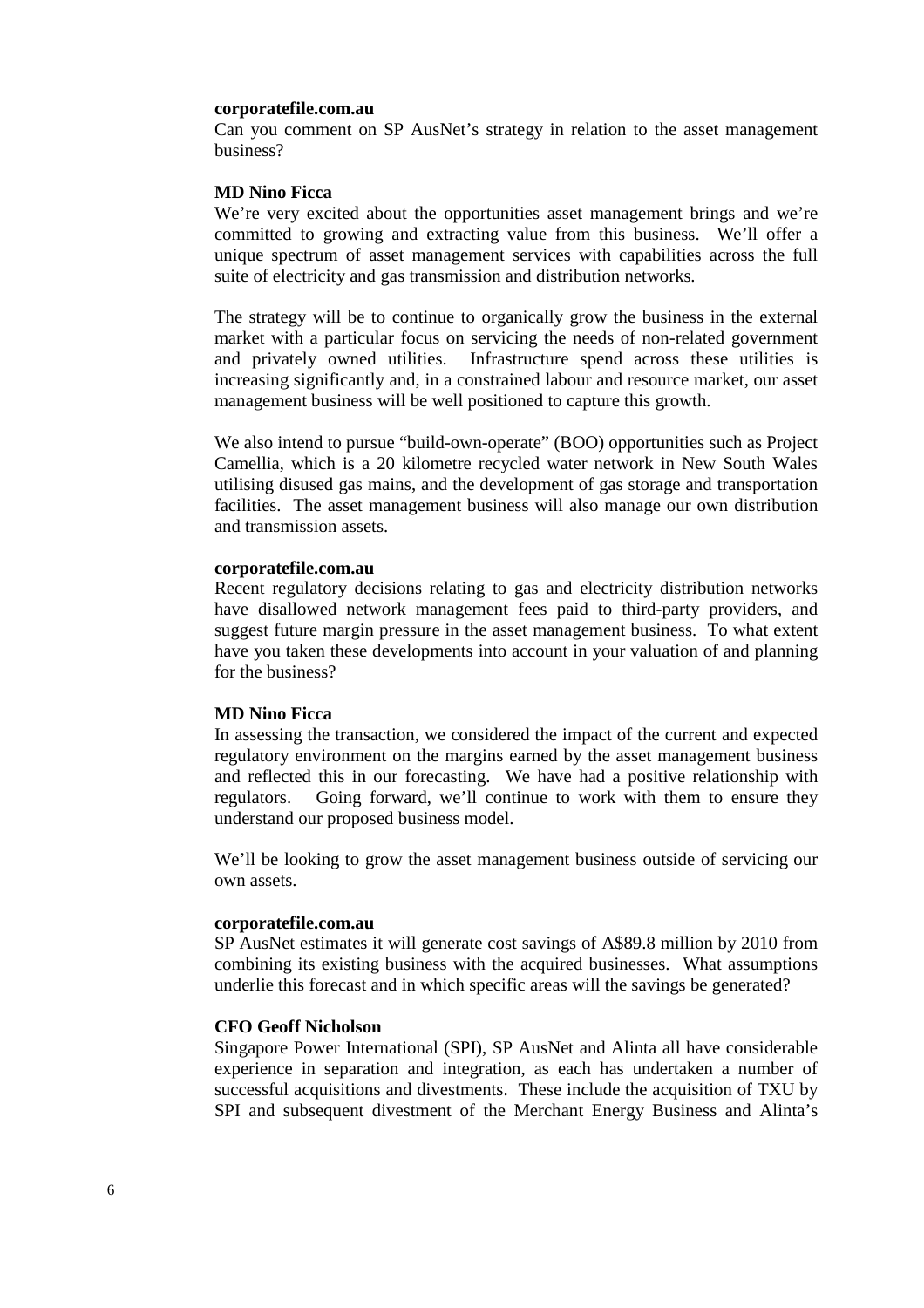acquisition of the Duke Energy International assets, divestment of assets into AIH and acquisition and merger of the AGL businesses.

The forecast synergies will be derived from a number of areas. One key synergy benefit will be the elimination of a corporate office relating to a listed entity.

Regarding labour synergies, we expect the combined group to have around 2,700 employees and we expect approximately 150 senior management will join SPI Management Services. We have plans in place to ensure we capture and retain talent from both organisations. However, we expect potential redundancies of approximately 280 people.

We also expect a number of synergy benefits arising from the consolidation and optimisation of various IT systems and through streamlining business critical processes such as procurement and logistics. There will be one-off implementation costs to achieve the expected synergies and these are expected to be A\$11.8 million in 2008, A\$20.4 million in 2009 and A\$13.8 million in 2010.

#### **corporatefile.com.au**

To what extent do you expect SP AusNet to be able to retain these synergy benefits as opposed to being forced to return them to consumers at upcoming regulatory resets?

#### **CFO Geoff Nicholson**

We operate in an incentive based regulatory regime whereby regulators encourage and reward innovation and efficiency.

With respect to the ability to retain the forecast synergies, obviously where they relate to the regulated businesses we expect to share our cost savings with customers over time. This will depend on the reset periods for each regulated network which are well diversified across future periods.

#### **corporatefile.com.au**

Can you provide any insight into your long-term targets for the new SP AusNet in terms of revenue and distribution growth?

### **MD Nino Ficca**

The broader portfolio of assets resulting from the acquisition will diversify our revenue sources whilst ensuring continued stability of earnings. We'll continue to enjoy stable and predictable earnings with around 70 percent of revenues derived from regulated activities. Higher growth, unregulated and contracted revenues will deliver strong long-term revenue growth.

We expect the revenue and EBITDA contributions from the pipelines to increase substantially in the short term as we undertake the expansions of both the EGP and QGP. Capacity on the EGP will increase by more than 25 percent after the Stage 1 expansion in 2009 and capacity on the QGP will almost double by 2010. Expansion Stages 2 and 3 on the EGP will further increase revenues and EBITDA, with capacity expected to increase by an additional 35 percent. We note that the recent Owen Inquiry review in New South Wales indicated that gas-fired